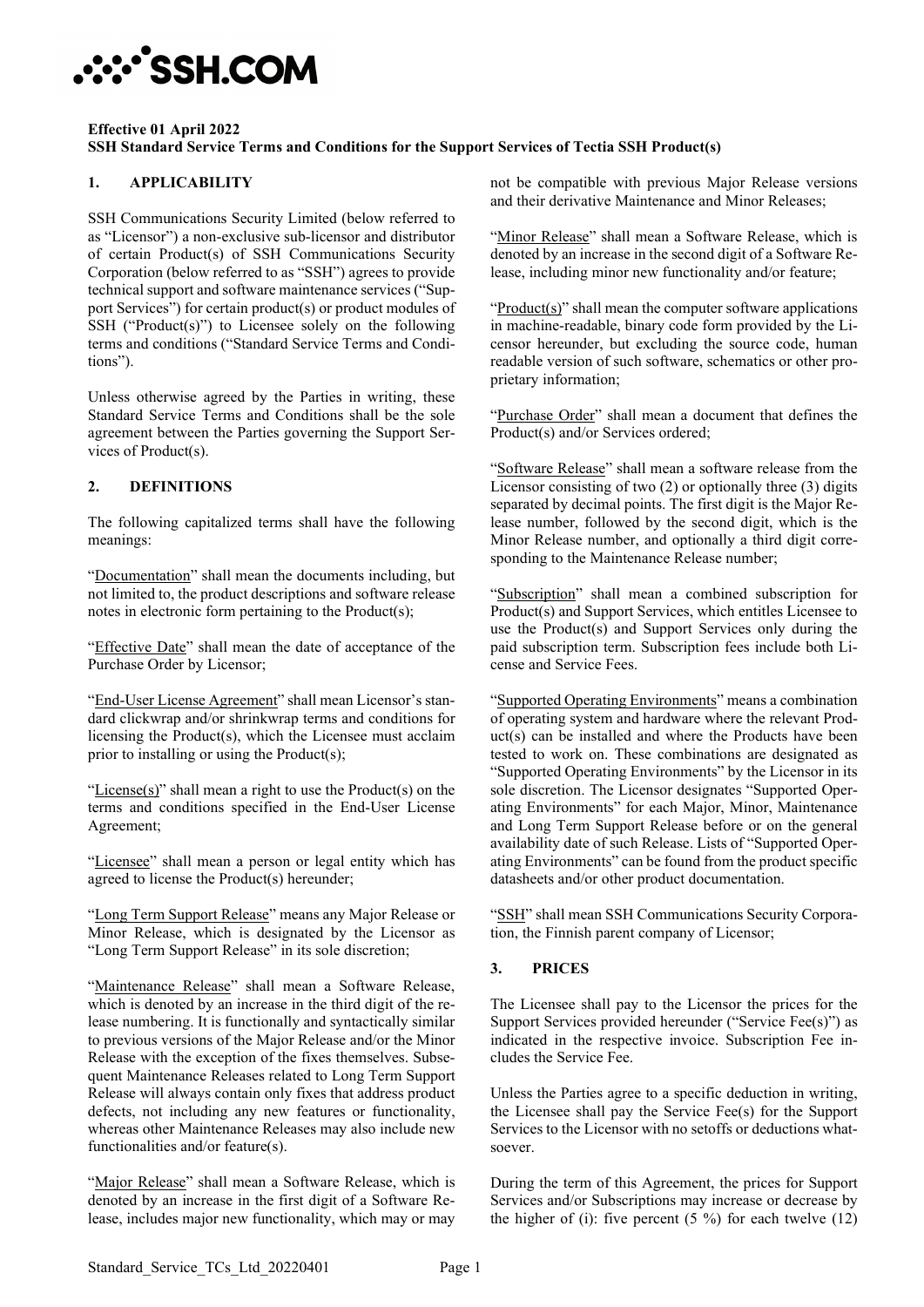**∵∵^SSH.COM** 

month period; or (ii) the percentage rate of increase in the Hong Kong Customer Price Index published by the Census and Statistics Department. However, the price increase cannot raise the support prices to exceed the corresponding prices of then current published pricelist.

### **4. TAXES AND MISCELLANEOUS CHARGES**

Any taxes and duties (including but not limited to custom duties, import/export duties, stamp duties, value added tax, consumption tax, withholding tax and sales tax) imposed in the country in which the Support Services are delivered will be borne by the Licensee (collectively "Taxes").

Any miscellaneous costs including but not limited to banking charges, currency conversion charges and/or delivery costs (collectively "Miscellaneous Costs") will be borne by the Licensee.

If the Licensor pays any Taxes and/or Miscellaneous Costs, then such amount shall be added to the price of the Support Services and the Licensee shall reimburse the Licensor for all such Taxes and/or Miscellaneous Costs within fifteen (15) business days following its receipt of documentation evidencing Licensor's payment thereof.

## **5. TERMS OF PAYMENT**

Service Fee(s) for the Support Services shall be paid in advance against Licensor's respective invoice. Service Fee can be included in the Subscription fee.

The Licensee shall pay the Service Fee(s) within thirty (30) days of receipt of an invoice from the Licensor.

Unless otherwise defined in the respective invoice all payments to the Licensor shall be payable in Euros  $(\epsilon)$ , Hong Kong Dollars (HKD), Japanese Yens (JPY) or in United States Dollars (\$, USD).

If the Licensee fails to pay the Service Fee(s) by the due date specified above, the Licensor shall be entitled without prejudice to any other right or remedy to charge interest at the rate of ten (10) percent per annum, or the maximum amount allowed by law, whichever is less, on overdue payments, until the date such payments are credited to Licensor's bank account.

## **6. TITLE**

The Licensee acknowledges and agrees that title to and ownership of the Product(s), Documentation and/or Software Release(s) (including but not limited to all copies thereof) are and shall remain with SSH and/or the Licensor or their licensors. Nothing contained in these Standard Service Terms and Conditions shall be construed as transferring any ownership right or interest in the Product(s) and/or the Documentation to the Licensee. The Licensee shall not receive any express or implied license or right under any patent, copyright, trademark, trade secret or other proprietary rights of SSH and/or the Licensor or their licensors, except as expressly set forth in these Standard Service Terms and Conditions.

### **7. SUPPORT SERVICES**

The Licensor shall provide the Licensee with the Support Services subject to payment of applicable Service Fee(s).

The content of different levels of SSH Support Services can be found online at Licensor´s webpage.

The Parties expressly agree that each new Software Release delivered to the Licensee under these Standard Service Terms and Conditions shall without further actions become the Product(s) under terms and conditions of the license agreement under which such Product(s) are licensed from the Licensor by the Licensee.

Licensee is eligible to receive, download, and use new Software Releases only for the Products or product modules for which the Licensee has purchased licenses and paid applicable Service Fees.

The Licensor shall provide SSH Support Services only for Supported Operating Environments, unless otherwise agreed by the Parties in writing. The Licensor designates Supported Operating Environments for each Major, Minor, Maintenance and Long Term Support Release before or on the general availability date of such Release.

The Licensor shall have the right to change the content of the Support Services.

#### **8. EXCLUSIONS OF SUPPORT SERVICES**

The Licensor shall not be required to provide the Support Services if the need for the Support Services is due to, caused by or arises from any of the following:

- o Any modification, error correction or repair of the Product(s) by a party other than the Licensor, or Licensee's failure to follow Licensor's instructions on operations and use;
- o Any functionality not directly related to the Product;
- o Use of the Product(s) with any hardware, software, magnetic media or service that is not provided, approved or authorized by the Licensor;
- o Use of the Product(s) in a manner or form not defined and described in the Documentation;
- o Damage or failure of the Product(s) due to, caused by or arising from Force Majeure;
- o Any problems caused by the use of the Product(s) on an unsupported operating environment.

#### **9. SUPPORT TERM AND RENEWAL(S)**

The initial term for the Support Services and Subscriptions shall begin on the Effective Date and shall continue the following twelve (12) months term. The Licensee shall purchase same level of Support Services for all the Products purchased at the same instant and for the same twelve (12) months term, unless otherwise agreed in writing.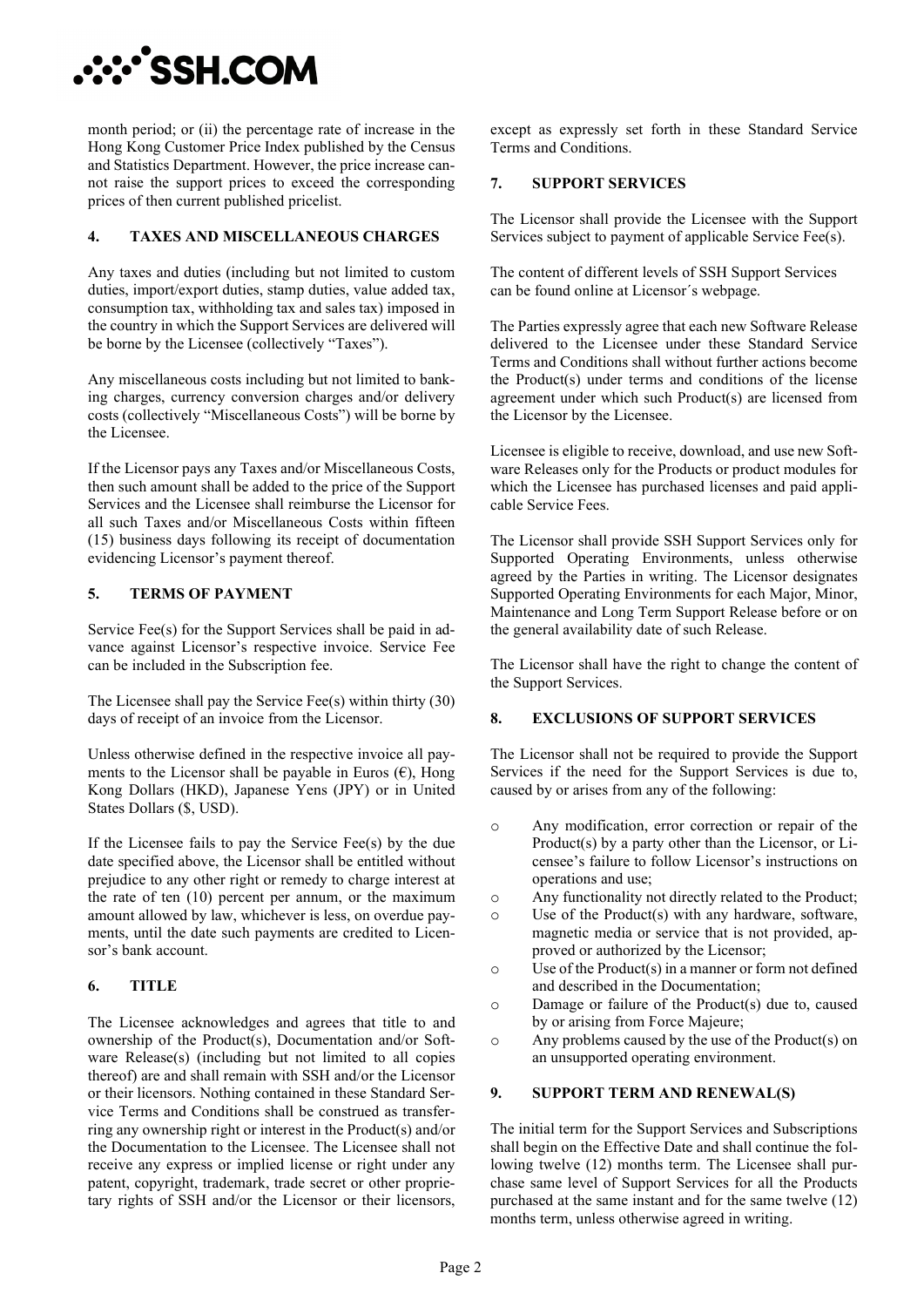

However, if the Licensee already has a valid Support Services or Subscription for the same Product, the Licensee shall purchase same level of Support Services as agreed in the current agreement for all the new licenses of the Product in question and for the remaining term of the existing Support Services or Subscription. The Licensee shall not have more than one valid Support Services agreement per Product at a time and all the licenses for the same Product must be supported under the same Support Service level, unless otherwise agreed in writing.

Support Services and/or Subscription for the same license quantity and support level shall become automatically prolonged for twelve months terms at a time if not terminated by either Party in writing three (3) months before the end of the initial term or any subsequent prolongation term.

The Licensor does not provide partial Support Services for any Product, unless otherwise agreed by the Parties in writing. Therefore, the Licensee shall at all times possess a valid Support Services for all the instances of a Product in use regardless of whether the licenses are perpetual or subscription-based.

The Licensee is, immediately and at least three (3) months before the end of then valid Support Services term, required to document all support terminations and license uninstallations by sending an acceptable SSH Uninstall Letter to Licensor itemizing the reason for termination and the uninstalled Products to which the Support Services are discontinued/terminated. Only thereafter a support agreement for the licenses in actual use may be available.

Uninstalled licenses and related Support Services can be reinstated at any time by paying applicable Service Fees and reinstatement fee as set forth in this Section below.

The Licensee shall submit a new Purchase Order for every prolonged Support Services or Subscription term before the end of the previous term and by paying related Fees according the corresponding invoice. All Support Services and Subscription ordered and the related Fees are non-cancellable and non-refundable.

In the event that the Licensee fails to submit a new Purchase Order for the next Support Service or Subscription term before the end of the previous term or if the Licensee fails to pay the respective invoice by the due date:

- a) Support Services shall be automatically discontinued by the Licensor;
- b) b)In case of perpetual licenses, the Licensee shall have no right to use any other Release of the Product(s), than the ones the Licensee has received during the paid Support Service terms.

If the Support Services are discontinued by the Licensor according a) above, the Licensee may thereafter reinstate the Support Services only as set forth below.

In order to resume using uninstalled Licenses and/or reinstate the Support Services, the Licensee shall:

- (i) pay normal applicable annual Service Fee according Licensor´s then valid price list for every twelve (12) months Support Service term starting after the end of the last paid Support Service term;
- (ii) pay reinstatement fee which shall be ten percent (10%) for every starting thirty (30) days period after the end of last paid Support Service term. Reinstatement fee is calculated from the normal annual Service Fee for the discontinued Support Services.

However, if the Support Services have been discontinued over eighteen (18) months, the Licenses will be permanently terminated and Support Services cannot be reinstated, unless otherwise agreed by the Parties in writing.

#### **10. SUPPORT SERVICE CHANGES**

Licensor may implement changes in the Documentation or Product, which may result in the new versions of the Product changing in material respects from the earlier versions or discontinue the manufacture and support of any Product. If Licensor discontinues the manufacture or support of Product, Licensor shall make reasonable efforts to give notice to the Licensee at least six (6) months prior to intended date of discontinuation.

#### **11. CONFIDENTIALITY**

For the purposes of this Section confidential information (below referred to as "Confidential Information") is defined as any information received by a Party ("receiving Party") from the other Party ("disclosing Party"), whether before or after the Effective Date, which is marked or described by the disclosing Party in writing as being "Confidential", "Secret" or "Proprietary". The Parties specifically acknowledge that the Product(s) and Documentation, the source code of the Product(s), and the terms and conditions of these Standard Service Terms and Conditions are Confidential Information.

The confidentiality obligation under this Section shall not cover knowledge which

- (i) was at the time of receipt published or otherwise generally available to the public;
- (ii) has after receipt by a Party been published or become generally available to the public otherwise than through any act or omission on part of the receiving Party;
- (iii) was lawfully in the possession of the receiving Party at the time of receipt without any restrictions on disclosure;
- (iv) was rightfully acquired from third parties without any undertaking of confidentiality imposed by such third parties;
- (v) was developed independently by the receiving Party without reference to the Confidential Information; or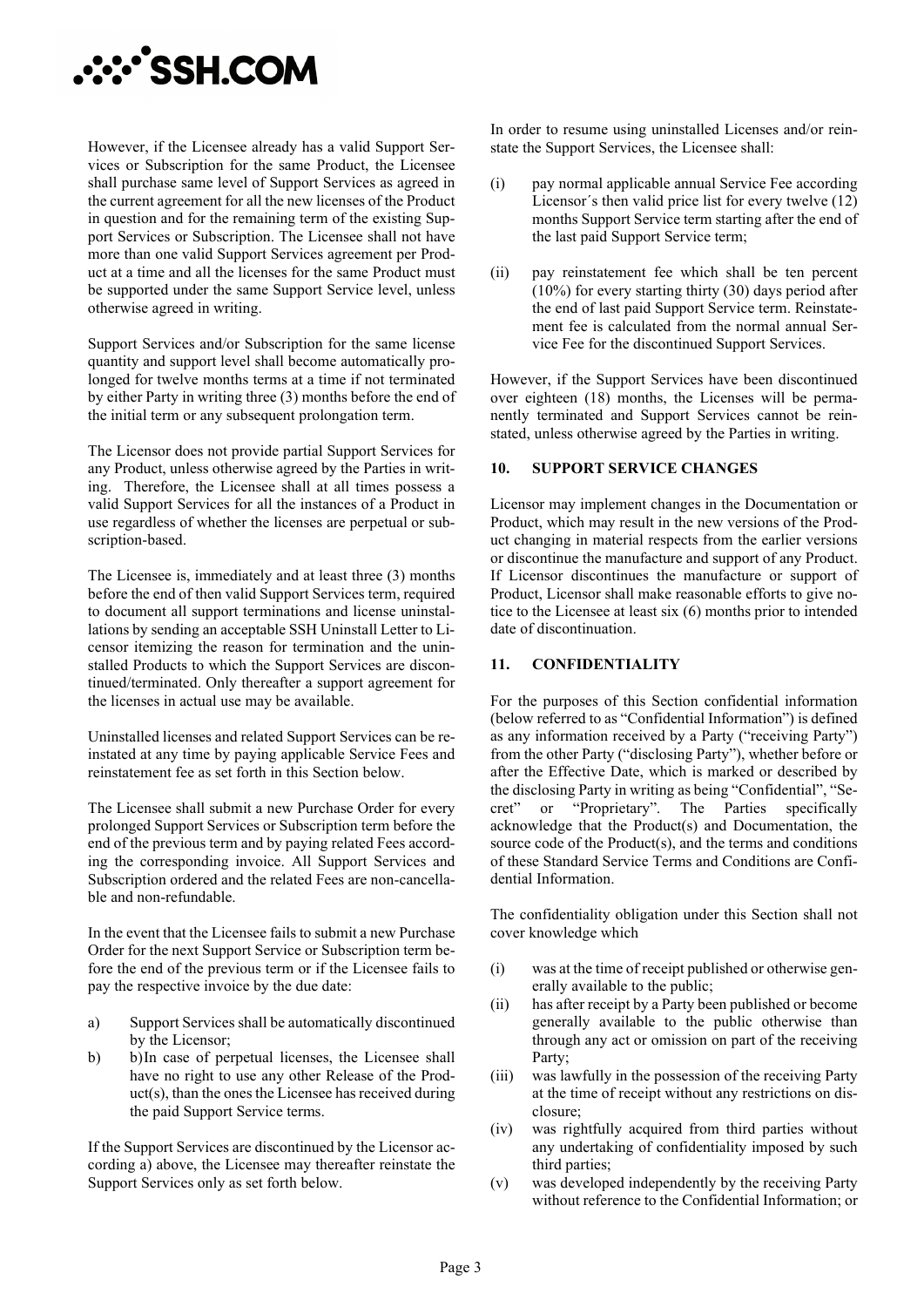

(vi) is required by applicable law or regulation or by legal process to be disclosed, so long as the receiving Party provides the disclosing Party with prompt written notice of such requirement to enable the disclosing Party to seek an appropriate protective order. If no such order is obtained within a reasonably time, the receiving Party may, without liability hereunder, disclose such portion of the Confidential Information that on the advice of the receiving Party's legal counsel is legally required to be disclosed.

Both Parties agree to maintain Confidential Information in confidence and shall use the same degree of care, but in no event less than reasonable care, to avoid disclosure of Confidential Information as it uses with its own confidential and proprietary information of similar type and importance. Both Parties agree to disclose Confidential Information only to those of its employees and subcontractors who have a bona fide need to know solely for the purpose (and to the extent) of exercising its rights contemplated under these Standard Service Terms and Conditions.

Any Confidential Information supplied by SSH and/or the Licensor shall: (a) be used for the sole purpose of installing, using, evaluating and maintaining the  $Product(s)$ ; (b) not be used by the Licensee (or any other party) in a manner detrimental to SSH's and/or the Licensor's interest; and (c) not be reproduced, used or disclosed to other parties by the Licensee without Licensor's prior written consent. All Confidential Information supplied by SSH and/or the Licensor is, and shall remain, SSH's or the Licensor´s property.

The obligations set forth in this Section shall remain in force for a period of five (5) years as of the date of disclosure of the Confidential Information in question, regardless of an earlier termination of these Standard Service Terms and Conditions. Notwithstanding the foregoing, source code of the Product(s) shall be kept confidential indefinitely.

#### **11 AMENDMENT**

No changes or amendments to these Standard Service Terms and Conditions shall be effective unless reduced in writing and signed by the Licensor.

## **12 AUDIT**

Licensee shall create and at all times retain the relevant books and records of Product(s) and Support Services, in sufficient detail and in a reasonable format, that enables the verification of the amount of Products deployed and under valid support, and within thirty (30) days of Licensor's request send to Licensor a written statement detailing the number of Product(s) deployed and under valid support. For all purchased licenses that are not deployed, Licensee shall promptly provide Licensor with a written uninstall letter itemizing the number and product versions of non-deployed licenses.

Licensor shall have the right to inspect all such books and records, including system tool outputs, and other system information, sufficient to provide auditable verification of deployment of the Product(s), irrelative from the date that any Product(s) was first deployed by Licensee, by an independent auditor selected by Licensor. Upon rea-sonable notice, Licensor and its auditors may verify Licensee's compliance with licensing terms, including the deployment of the Products against the number of paid li-censes, at all sites and for all environments in which Licensee deploys (for any purpose) the Product(s). Such verification will be conducted in a manner that minimizes disruption to Licensee's business, and may also be con-ducted on Licensee's premises, during normal business hours.

If any such auditor's report shows Licensee's deployment of Product(s) and Support Services to be inaccurate in excess of three percent (3%) of the paid licenses and support, Licensee shall reimburse accountants' fees for the audit to Licensor. In any case Licensee shall without further delays pay Licensor the a) unpaid license fees for any such excess use, based upon the list prices in effect at the time the audit is completed, b) support fees for such ex-cess use for the lesser of the duration of such excess use or two years, and c) any additional charges and other liabilities determined as a result of such verification, unless otherwise agreed in writing.

### **13 ASSIGNMENT**

These Standard Service Terms and Conditions will bind and inure to the benefit of each Party's permitted successors and assigns. The Licensee shall not, without the prior written consent of the Licensor, assign or otherwise transfer its rights and obligations under these Standard Service Terms and Conditions in whole or in part. Any attempt to assign these Standard Service Terms and Conditions in derogation of this Section will be null and void.

The Licensor may assign these Standard Service Terms and Conditions to any of its Affiliates, and in connection with a sale of business to which these Standard Service Terms and Conditions relates.

## **14 INDEPENDENT CONTRACTOR**

The Licensor and the Licensee are each engaged in an independent business. Each Party shall, at all times, perform its obligations as an independent contractor and not as the agent, franchisee, partner, employee or servant of the other Party. Each Party shall, at all times, be solely responsible for: (a) the employment, direction, supervision, compensation and discharge of its own employees, agents and subcontractors, including compliance with social security, withholding and all other regulations governing such matters; and (b) its own acts and those acts of its employees, agents and subcontractors.

## **15 CONTROLLING LAW**

These Standard Service Terms and Conditions shall be interpreted and construed in accordance with the laws of Hong Kong, without regard to conflicts of law principles. Further, the application of the United Nations Convention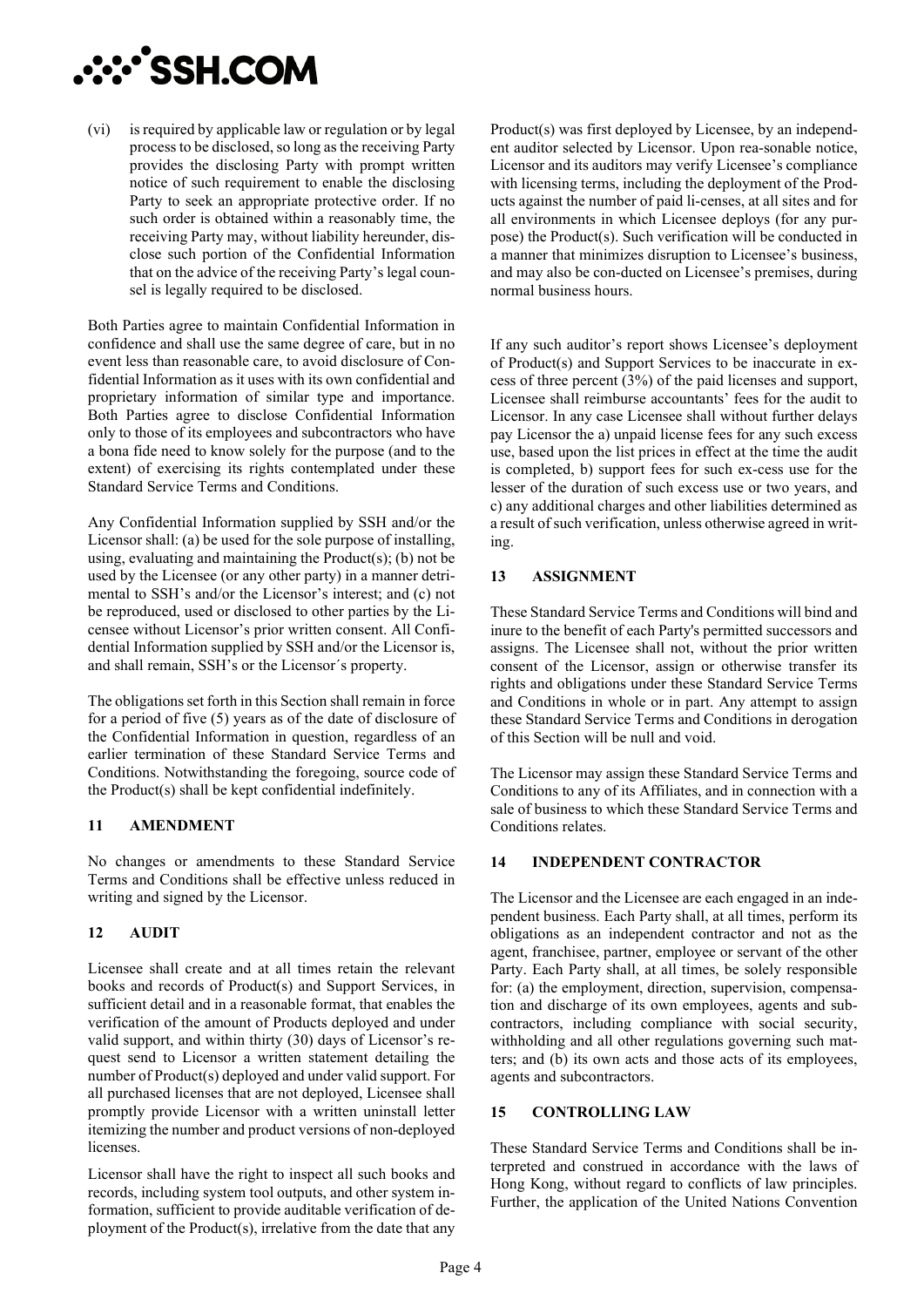# **A: SSH.COM**

on Contracts for the International Sale of Goods is expressly excluded and disclaimed.

### **16 SETTLEMENT OF DISPUTES**

All disputes arising out of or in connection with these Standard Service Terms and Conditions shall be finally settled under the Rules of Arbitration of the International Chamber of Commerce by one (1) arbitrator appointed in accordance with the said Rules. The place of arbitration shall be Hong Kong. All proceedings shall be conducted in the English language.

### **17 FORCE MAJEURE**

The Licensor shall not be deemed to have breached any obligation under these Standard Terms and Conditions if such breach results from causes that are beyond The Licensor's reasonable control, including but without limitation to war (whether declared or not), acts of government or the European Union, export or import prohibitions, breakdown or general unavailability of transport, general shortages of energy, fire, explosions, accidents, strikes or other concerted actions of workmen, lockouts, sabotage, civil commotion and riots ("Force Majeure").

The Licensee shall not claim any damage or any other compensation from The Licensor for delays or non-performance caused by Force Majeure.

## **18 WARRANTIES**

LICENSOR MAKES NO WARRANTIES HEREUNDER, EITHER EXPRESS, IMPLIED OR STATUTORY IN-CLUDING, BUT NOT LIMITED TO ANY WARRANTY OF MERCHANTABILITY OR FITNESS FOR A PAR-TICULAR PURPOSE.

# **19 LIMITATION OF LIABILITY**

EXCEPT IN CASE OF A VIOLATION OF LICENSOR'S INTELLECTUAL PROPERTY RIGHTS, IN NO EVENT WILL EITHER PARTY BE LIABLE UNDER THIS SER-VICE AGREEMENT TO THE OTHER PARTY FOR ANY LOST PROFITS, LOSS OF BUSINESS, LOSS OF USE, LOSS OF GOODWILL, LOST SAVINGS OR OTHER CONSEQUENTIAL, SPECIAL, INCIDENTAL, INDIRECT, EXEMPLARY OR PUNITIVE DAMAGES, EVEN IF THE LIABLE PARTY HAS BEEN ADVISED OF THE POSSIBILITY OF SUCH DAMAGES.

EXCEPT IN CASE OF A VIOLATION OF LICENSOR'S INTELLECTUAL PROPERTY RIGHTS, IF EITHER PARTY SHOULD BECOME ENTITLED TO CLAIM DAMAGES FROM THE OTHER PARTY UNDER THIS SERVICE AGREEMENT, THE LIABLE PARTY WILL BE LIABLE ONLY FOR THE AMOUNT OF THE OTHER PARTY'S ACTUAL DIRECT DAMAGES, NOT IN ANY CASE TO EXCEED THE TOTAL AMOUNT OF THE FEES ACTUALLY PAID BY LICENSEE FOR THE SERVICES TO WHICH THE LIABILITY RELATES.

The Parties agree that the limitations of liability set out in this Section are to be enforced to the maximum extent permitted by law, but will not be deemed to limit any liability to an extent that is impermissible under applicable law.

No action, regardless of form, arising out of any claimed breach of these Standard Terms and Conditions may be brought by the Licensee more than one (1) year after the cause of action has accrued and in no case later than three (3) years after the delivery of the respective Support Services.

#### **20 TERM AND TERMINATION**

These Standard Service Terms and Conditions shall be deemed to have been entered into on the Effective Date and shall remain in force until terminated as set below.

These Standard Service Terms and Conditions may be terminated without cause by either Party with three (3) months' written notice to the other Party.

These Standard Service Terms and Conditions may be terminated by the non-defaulting Party with immediate effect by written notice to the other Party in any of the following events:

- o If the other Party becomes insolvent, is adjudged bankrupt or becomes the subject of dissolution, liquidation or bankruptcy proceedings that are not dismissed within ninety (90) days after they are instituted whether voluntarily or involuntarily or if the other Party applies for judicial or extra-judicial settlement with its creditors, makes an assignment for the benefit of creditors, or otherwise discontinues business;
- o If the other Party is in breach or default of the material terms or conditions of these Standard Service Terms and Conditions and shall fail to remedy such breach or default within sixty (30) days of receipt of a written notice from the other Party asserting the breach or default.

## **21 EXPORT CONTROL**

The Parties hereto shall comply with all the relevant export control laws, regulations and restrictions such as but not limited to those imposed by the European Union or the United States of America. The Licensee specifically acknowledges that the Product(s) and Documentation supplied by the Licensor are subject to said export control laws, regulations and restrictions and must not be re-exported, transshipped, diverted or transferred, directly or indirectly, contrary to the said laws, regulations and restrictions.

#### **22 ENTIRE AGREEMENT**

Unless otherwise agreed in writing, these Standard Service Terms and Conditions set forth all of the promises, agreements and conditions regarding its subject matter and supersedes all prior understandings (whether written, oral or